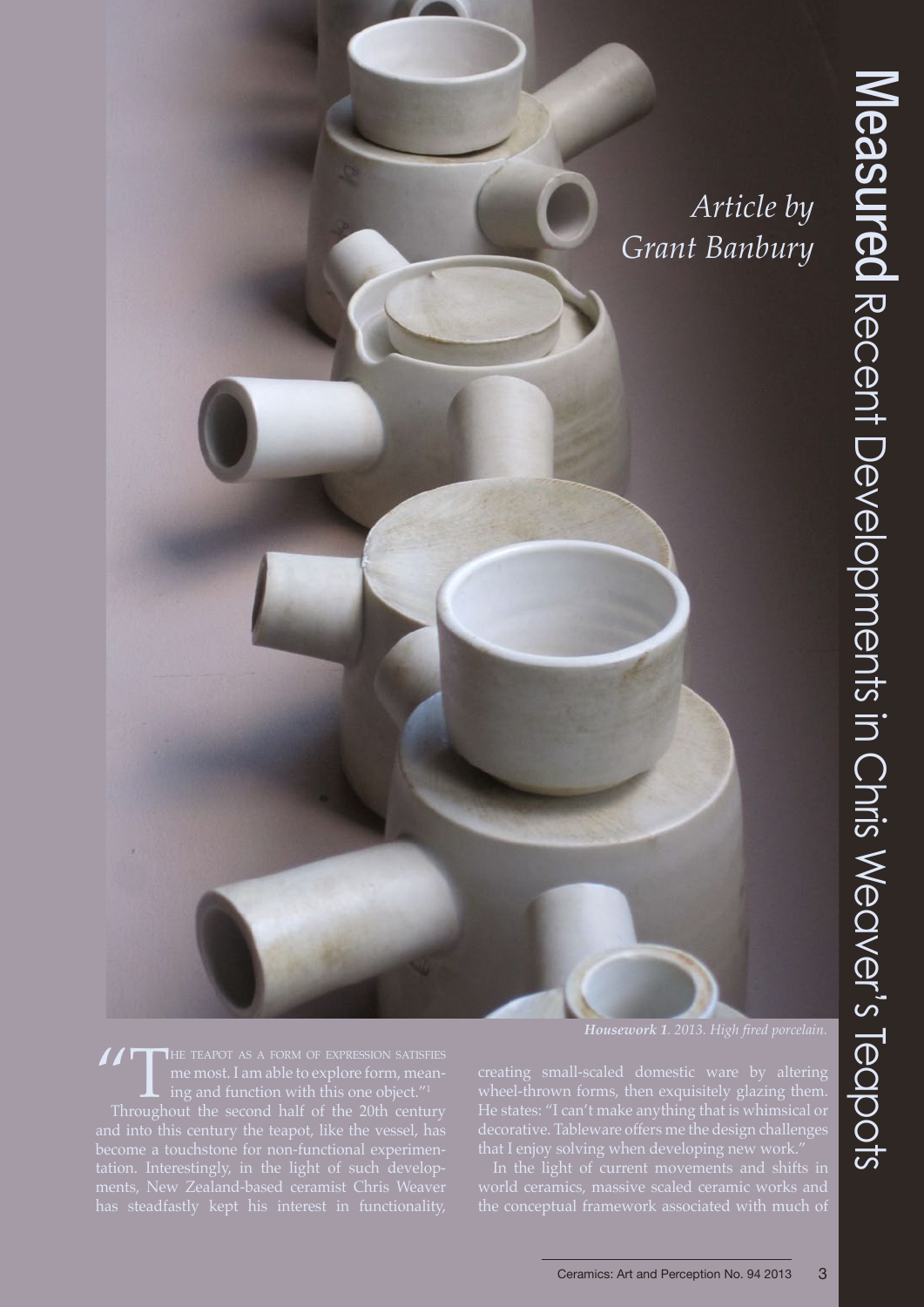today's ceramics practice, it is significant in Weaver's case that his domestic teapots are selected for major contemporary shows. In 2011, his *Made to Measure Teapots 1 & 2*, a pair of elegantly crafted teapots with iron stained cream glaze had imprinted graphs on the exterior that read "one cup, two cups, three cups" and "1, 2, 3" won the Runner Up Award in The Portage, New Zealand's premier ceramics award. Each year an internationally respected ceramist or academic working within the field selects the final exhibition entries and the award winners.

The presentation of Weaver's most recent series of ceramic teapots was not a traditional affair. In sharp contrast to conventional gallery or museum environments with their controlled lighting, plinths and associated histories, his line-up of seven teapots, each titled *Preserve-ware*, was installed outdoors. Resting on a stand-alone mantelpiece against a backdrop of a wooden colonial homestead, Weaver's latest teapots resonated in surprising and unexpected ways.

As part of Sculpture on the Peninsula, an annual fundraising event held on a rural farm setting on the edge of a dormant volcanic harbour near



*Above: Preserve-ware 1. Sculpture on the Peninsula. 2013. High fired porcelain and found glass jar. 22 x 20 x 10 cm. Top right: Preserve-ware 2. Sculpture on the Peninsula. 2013. High fired porcelain and found glass jar. 15 x 16 x 10 cm. Below right: Preserve-ware 4. Sculpture on the Peninsula. 2013. High fired porcelain and found glass jar. 15 x 16 x 16 cm.*

Christchurch, Weaver's teapots could easily have appeared insignificant, somewhat incongruous or out of place. Yet, in an exhibition dominated by an eclectic mix of outdoor sculpture of all forms – realist to highly conceptual – and executed in materials as diverse as bronze, wood, stone, metal, clay and ephemera, Weaver's ceramics held their own.

The most innovative and intriguing aspect of Weaver's entry was the use of transparent glass Agee jars (traditionally used for preserving fruit) and here forming the 'container' of his ceramic teapots. By gluing a screw-section of the jars existing metal lids (hidden from view in the final work) to the ceramic component and attaching this to the Agee jar, Weaver achieves a functioning teapot. The conjunction, however, of glass and ceramics was arresting, conceptually exploratory and, perhaps more importantly, evidence of Weaver's ongoing desire to find new forms of expression in a traditional domestic object. The results challenged many viewers' perceptions as to what constituted a teapot and the relevant importance of functionality to any ceramic-based artwork.

On closer observation the sculptural aspect of



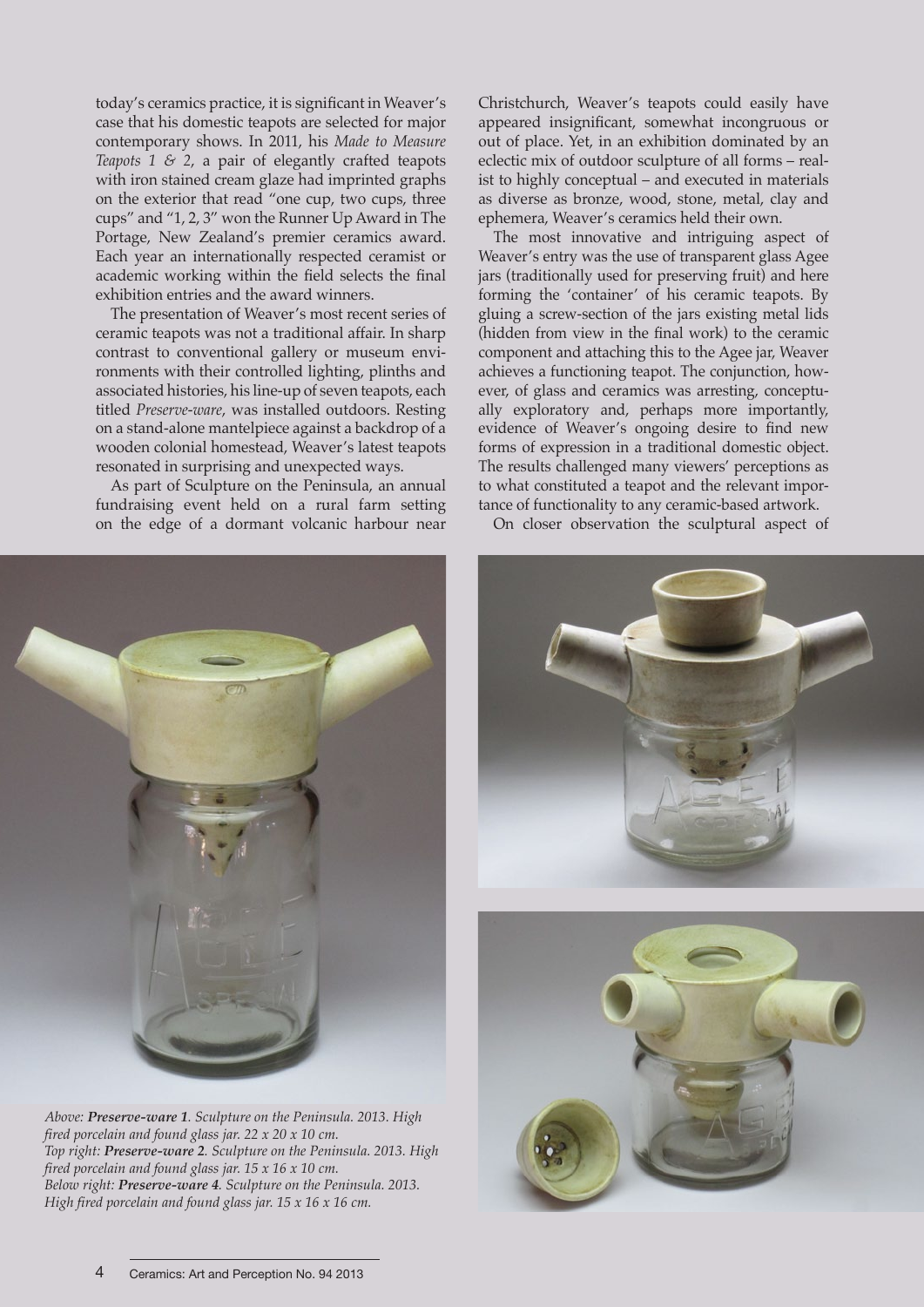Weaver's *Preserve-ware* also carried weight. His care for detail in the construction and glazing, in this case a cream-coloured glaze with pale green coming through, was clearly evident. The structural, architectural components of the teapots were directly related to a body of experimental anagama fired teapots and pourers Weaver produced at Mittagong in Australia in July. The results appeared bolder, less refined than previous series, and more exploratory.

Weaver's first visit to Sturt Pottery in Mittagong Australia was in 2010 as Artist-in-Residence and this year he returned with a group of Australian and New Zealand ceramics artists who had been part of the Fuping Chinese Residency in 2007. The series of pots Weaver produced at Sturt this July, in an anagama firing that took four days, resulted in teapots and pourers with random areas of a rich orange on their exterior surfaces.

Compared to the spouts and handles on Weaver's earlier teapots, both spout and handle initially appear curiously interchangeable; sturdy, simplified tapering cylindrical forms. Overall the teapots are squatter and feel more grounded, similar to the



feelings generated in his earlier *Iron* series, based on his grandmother's pressing iron. Spouts and handles are positioned either at 90 degrees to each other or on a horizontal axis while other handles stand vertical, or diagonally reaching skyward. In some teapots lids are non-existent revealing unadorned circular openings. The form of the teapot as a whole takes on an exciting, charged ambiguity.

The forms evident in *Housework*, the first body of works made since his time in Sturt this year, reflect similar shapes to those Weaver created in Mittagong. One teapot contains a removable infuser – a perfectly formed small perforated sculpture in its own right. For well more than 10 years Weaver has experimented with wood in his domestic ware in the form of feet and handles. Perhaps the most notable, a signature statement, are the handles in his teapots, fashioned out of heart Rimu and evident in various incarnations in the series such as *Leaf, Iron, Pillow, Cut*. 2

Several of Weaver's 2011 and 2012 teapots in his *Made to Measure* series are rather Scandinavian looking in terms of balance and design. Cleverly the title directly refers to his use of old rulers – splicing,



*Left: Made To Measure 4. 2012. High fired porcelain. 16 x 16 x 11 cm. Above: Made To Measure 1. 2011. High Fired Porcelain. 17 x 17 x 12 cm.*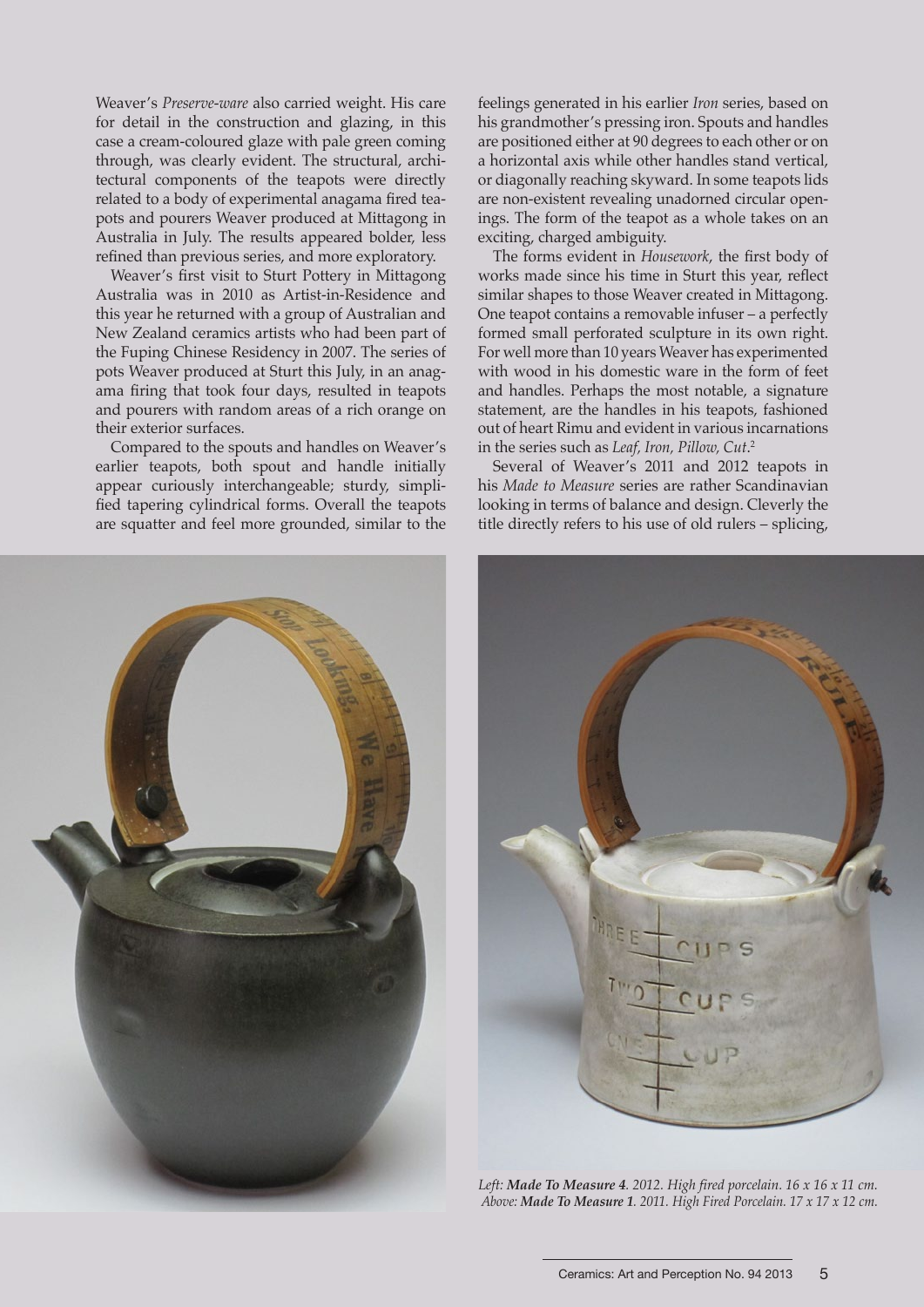